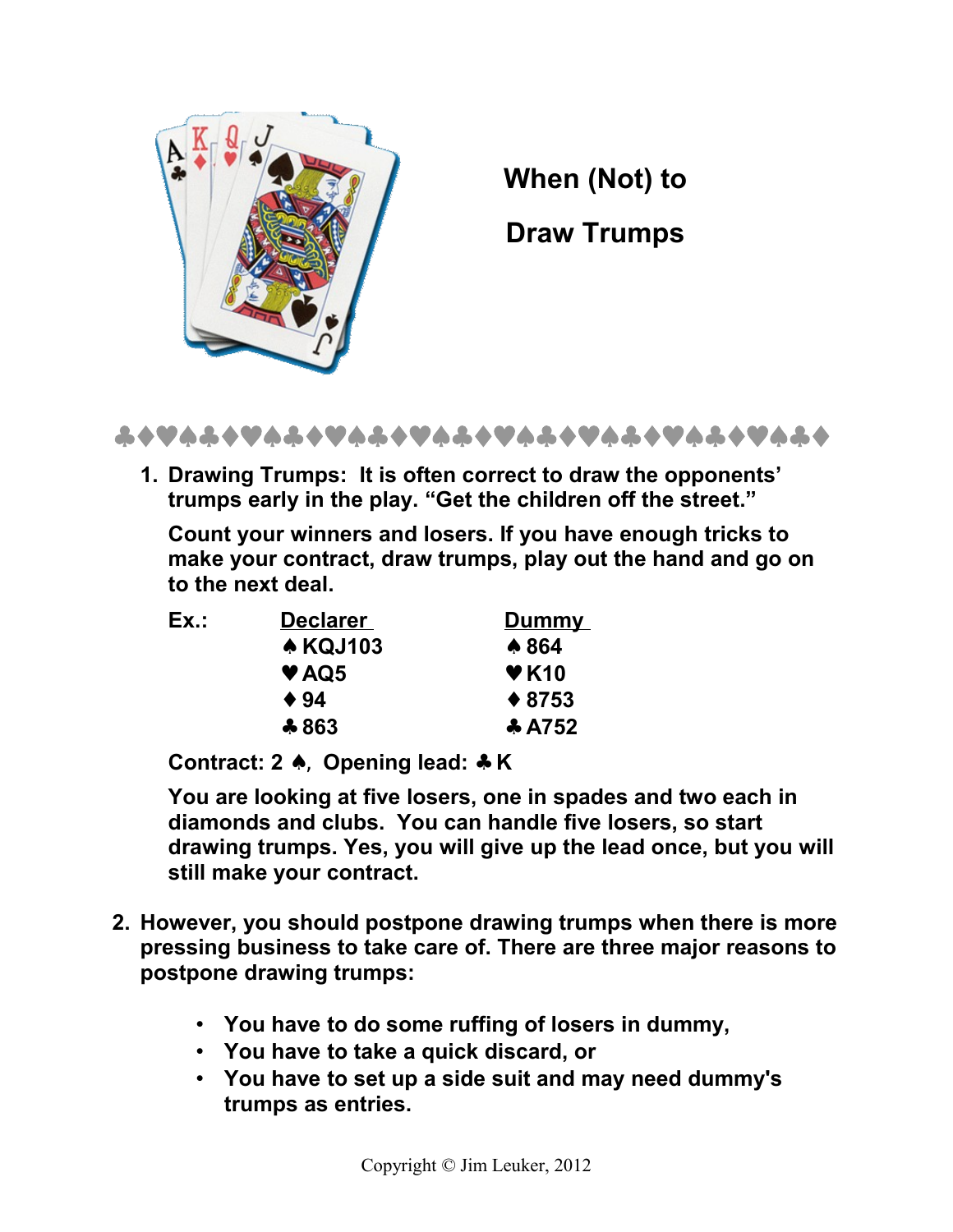- **3. A partial drawing of trumps may be acceptable, as long as:**
	- **You have the high trumps and don't have to give up the lead,**
	- **And you can save the necessary number of trumps in dummy.**
- **4. Do not draw trumps when you must ruff a loser or two in dummy.**

| Ex.: | <b>Declarer</b> | Dummy                     |
|------|-----------------|---------------------------|
|      | <b>A AKQJ6</b>  | ↑ 1075                    |
|      | $\vee$ 97       | $\blacktriangledown$ A843 |
|      | $\triangle$ AK6 | $* 9874$                  |
|      | $\ast$ A83      | 4J6                       |

**Contract: 4** ♠, **Opening lead:** ♥ **K**

**Count your losers--there appear to be four losers outside of the trump suit. However, you can take advantage of the uneven distribution of the club suit and ruff a club in the dummy. But to do this, you need to retain at least one trump in dummy. So win the opening lead with the ace of hearts, then play the ace of clubs and another club. (Or you can take the club loser first.) When you regain the lead, play your third club and ruff it in dummy. Finally, it is OK to draw trumps.** 

**5. Do not draw trumps when you must take a quick discard.**

| Ex.: | <b>Declarer</b>       | <b>Dummy</b>              |
|------|-----------------------|---------------------------|
|      | <b>A KQ1076</b>       | <b>A</b> J83              |
|      | $\vee$ 853            | $\blacktriangledown$ A107 |
|      | ← KQJ                 | $*963$                    |
|      | $\div$ K <sub>5</sub> | <b>AQ76</b>               |

**Contract: 4** ♠**, Opening lead:** ♥ **K**

**Count your losers before doing anything. You can see that you will easily lose two hearts and the two missing aces. But there is something you can do to prevent this. Look at the club suit—if you play three rounds of clubs right away, you can make a useful discard of one of your heart losers. This is the play that must take priority. If you start drawing trumps too early, the opponents will be happy to win the ace of trumps, then take their two heart tricks.**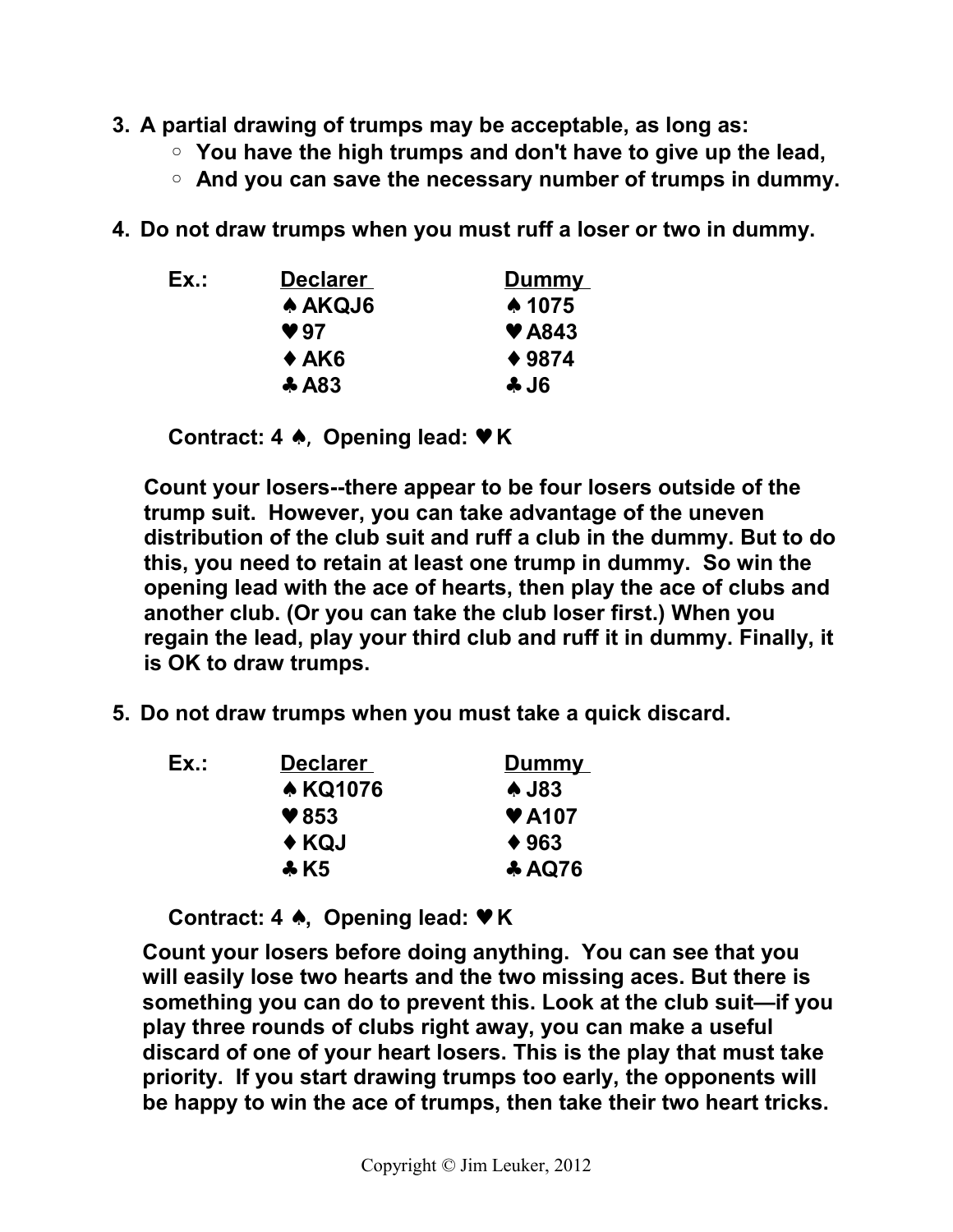**6. Do not draw trumps when you plan to set up a side suit in dummy and then draw trumps, ending in dummy.**

| Ex.: | <b>Declarer</b>       | <b>Dummy</b> |
|------|-----------------------|--------------|
|      | <b>A AKQ107</b>       | <b>A</b> J83 |
|      | $\vee$ 94             | $\vee$ J7    |
|      | $\triangle$ A1042     | $\div 763$   |
|      | $\div$ K <sub>5</sub> | * AQ762      |

**Contract: 4** ♠, **Opening lead:** ♦ **K**

**It looks as though the only way to make this contract is to set up that long club suit in dummy. When the opponents hold six cards in the club suit, the probabilities say that those cards will split 4-2 more often than any other way. So you will have to ruff one round of clubs in order to establish the suit. The correct play is to win the diamond ace (trick 1) and start in on the club suit first before touching the trump suit. Play the king of clubs (trick 2), then cross to the ace of clubs (trick 3) and play a low club, ruffing it with the ace of trumps (trick 4). Now it is safe to draw three rounds of trumps, saving the jack for the third round. Finally play your queen of clubs and another, discarding diamond losers. Contract made.**